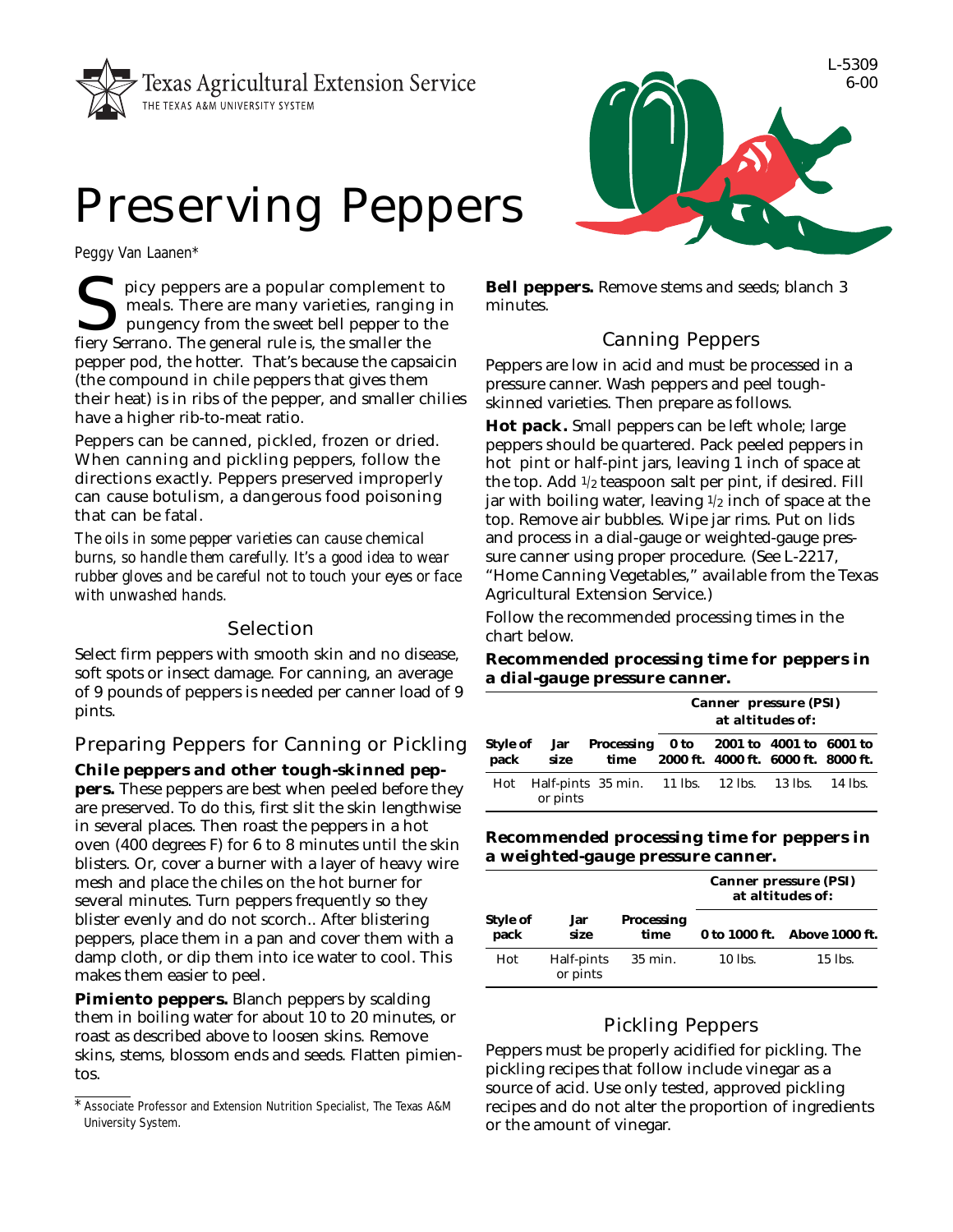Cut large peppers into pieces. Small peppers may be left whole, but must be prepared in one of the following ways so the vinegar solution will penetrate them:

Blanch whole peppers in water or steam for 3 to 5 minutes.

Prick individual peppers with a fork or slash with a knife.

Blister and peel peppers using one of the methods described above.

Process pickled products in a boiling water canner to ensure that they will not spoil. Follow proper procedure for processing (See L-2216, "Home Canning Fruits and Tomatoes," available from the Texas Agricultural Extension Service, for instructions on using a boiling water canner.) Individual recipes may have specific instructions for preparing peppers. Follow instructions in the recipes.

### Pepper Sauce (Jalapeno, Hungarian or Banana)

Wash and drain small hot peppers. Cut off stems to within  $1/8$  inch of the pepper. Make two or three slits in each. Pack tightly into hot jars, leaving  $1/2$  inch of space at the top. Fill jars to within  $1/2$  inch of the top with boiling hot cider vinegar. Wipe jar rims. Put on lids. Process half-pints in a boiling water bath for 10 minutes at sea level. Process 15 minutes at altitudes of 1000 to 6000 feet. At altitudes higher than 6000 feet process 20 minutes.

# Marinated Peppers

(Bell, Hungarian, Banana, Jalapeno)

(makes about nine half-pint jars)

\*4 pounds firm peppers 1 cup bottled lemon juice

2 cups white vinegar

1 tablespoon oregano leaves

1 cup olive or salad oil

 $1/2$  cup chopped onions

2 tablespoons prepared horseradish (optional)

2 to 3 cloves garlic, quartered (optional)

Wash peppers. Peel tough-skinned varieties such as chiles. Blanch other peppers for 3 minutes in boiling water. Small peppers may be left whole; large ones should be quartered. Flatten whole peppers.

Mix lemon juice, vinegar, oregano, oil, onions and horseradish in a saucepan and heat to boiling. Place  $1/4$  clove garlic in each jar. If desired, add  $1/4$  teaspoon salt to each half-pint jar,  $1/2$  teaspoon to each pint. Fill jars with peppers to  $1/2$  inch from the top. Pour hot, well mixed oil/pickling solution over peppers, leaving  $1/2$  inch of space at the top. Remove air bubbles. Wipe jar rims. Put on lids. Process half-pints or pints in a boiling water canner for 15 minutes at sea level. At

altitudes of 1000 to 6000 feet process for 20 minutes. At altitudes above 6000 feet process 25 minutes.

\*For **hot** style, use 4 pounds of jalapeno peppers.

For **medium** style, use 2 pounds jalapeno peppers and 2 pounds sweet and mild peppers.

For **mild** style, use 1 pound jalapeno peppers and 3 pounds sweet and mild peppers.

### Pickled Jalapeno Peppers

(one pint jar)

Jalapeno peppers (about 1 pound)

1 cup vinegar

1/4 cup water

1 teaspoon salt

1 teaspoon mixed pickling spices

Wash peppers and pack tightly into a hot jar, leaving  $1/2$  inch of space at the top. Combine vinegar, water, salt and pickling spice; heat to boiling. Pour boiling liquid over peppers to  $1/2$  inch from top of jar. Remove air bubbles. Wipe jar rims. Put on lids. Process in boiling water canner 10 minutes. At altitudes of 1001 to 6000 feet process for 15 minutes. At altitudes above 6000 feet process for 20 minutes.

### Freezing Peppers

Peppers become soft when frozen and thawed, and are best used in cooked dishes where texture is not important.

Peppers do not have to be blanched before freezing, but blanching sweet or bell peppers makes packing easier and they take up less storage space. Blanch for 3 minutes and cool before packaging. After blanching, cut out stems and remove seeds. Freeze them whole, halved or diced.

Pepper pieces can be individually frozen on a tray in the freezer and then packaged. Use moisture- and vapor-proof packaging such as freezer jars, freezergrade plastic cartons, or freezer-grade self-seal plastic bags.

To freeze hot peppers, wash them and remove stems. Then package and freeze. Pimiento peppers can be peeled first. Leave 1/2 inch of space at the top of the container when packaging.

Peppers for chile rellenos should be peeled, stems and seeds removed, and the peppers flattened to remove air. Packaging with a sheet of waxed paper between chiles makes them easier to handle as they thaw.

### Drying Peppers

Peppers are easy to dry. No pretreatment is necessary.

**Hot peppers.** To dry whole peppers, wipe them clean with a damp cloth and arrange them in a thin layer on trays or string them together with needle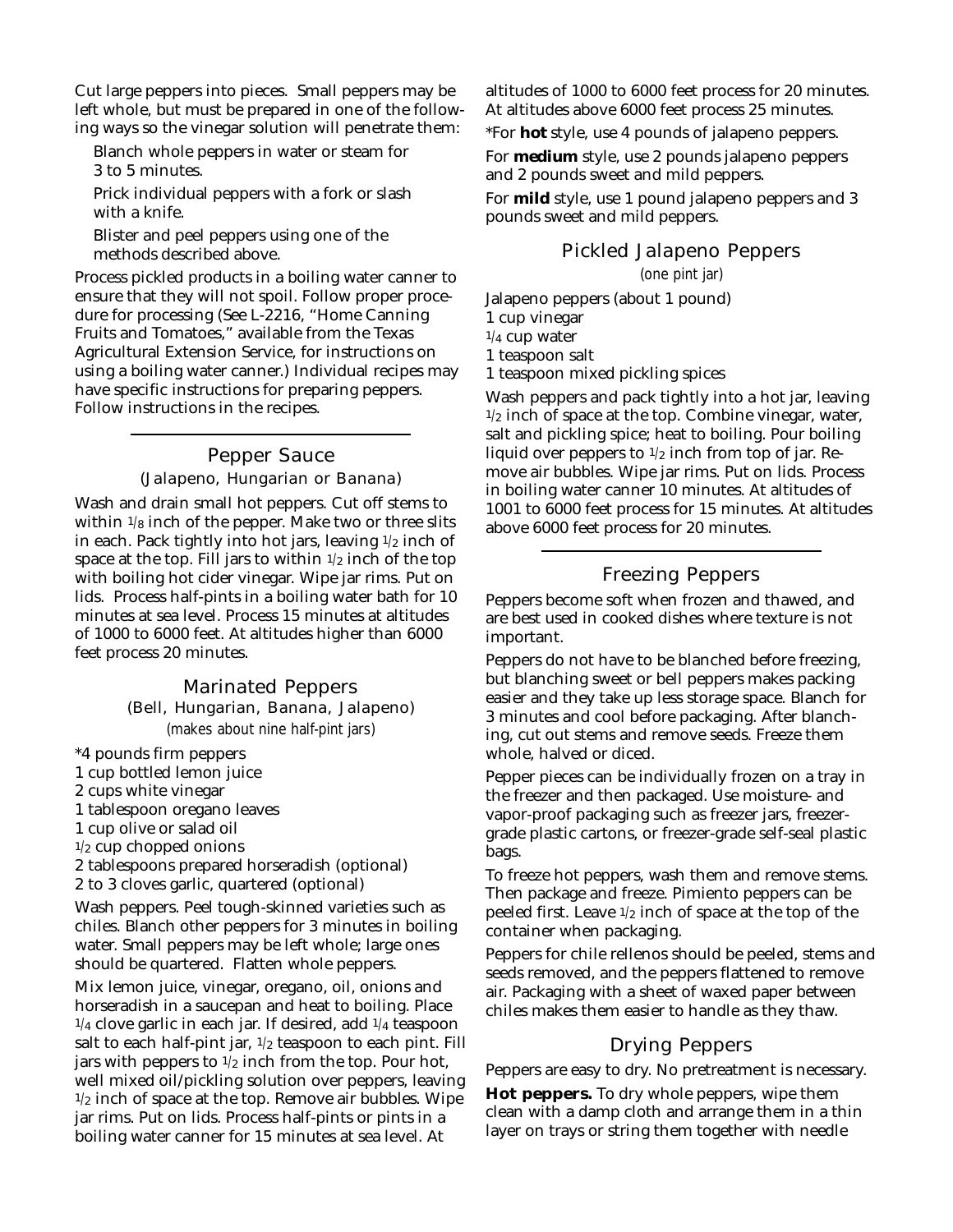and cord. Dry until pods are shriveled, dark, red, and crisp. Large peppers dry better if cut in half and the seeds and stems removed. Small peppers can be dried whole, but should be slit to speed drying. Grind dried peppers and use them as seasoning.

**Sweet and pimiento peppers.** Wash and remove core, seeds and partitions. Cut into disks about  $3/8$  by 3/8 inch. Dry in a dehydrator for 8 to10 hours.

Store dried peppers in moisture- and vapor-proof package in a cool, dry, dark place. Use them within a year.

### More Pepper Pointers

When your mouth is on fire from eating peppery foods, soothe the burn with milk or other dairy products. The burning is caused by the capsaicin in peppers. Milk washes away the capsaicin.

Keep fresh chili peppers refrigerated in a paper bag. If purchased in good condition, they should keep at least a week.

### Pepper Jelly with Liquid Pectin

(makes five half-pint jars)

4 or 5 hot peppers, cored and cut in pieces 4 sweet green peppers, cored and cut in pieces 1 cup white vinegar 5 cups sugar 1 pouch liquid pectin Green food coloring

Sterilize canning jars by boiling for 10 minutes at altitudes of less than 1,000 feet. At higher altitudes, boil 1 additional minute for each additional 1,000 feet elevation. Put half the peppers and half the vinegar into a blender container; cover and process at liquefy until peppers are liquefied. Repeat with remaining peppers and vinegar. Combine liquefied peppers/vinegar and sugar in a large saucepan and boil slowly for 10 minutes. Remove from heat. Add liquid pectin and boil hard 1 minute. Skim. Add a few drops of green food coloring. Pour jelly immediately into hot canning jars, leaving  $1/4$  inch of space at the top. Wipe jar rims. Put on lids. Process 5 minutes in a boiling water canner at altitudes up to 1000 feet. Add 1 minute of processing time for every 1000 feet of additional altitude.